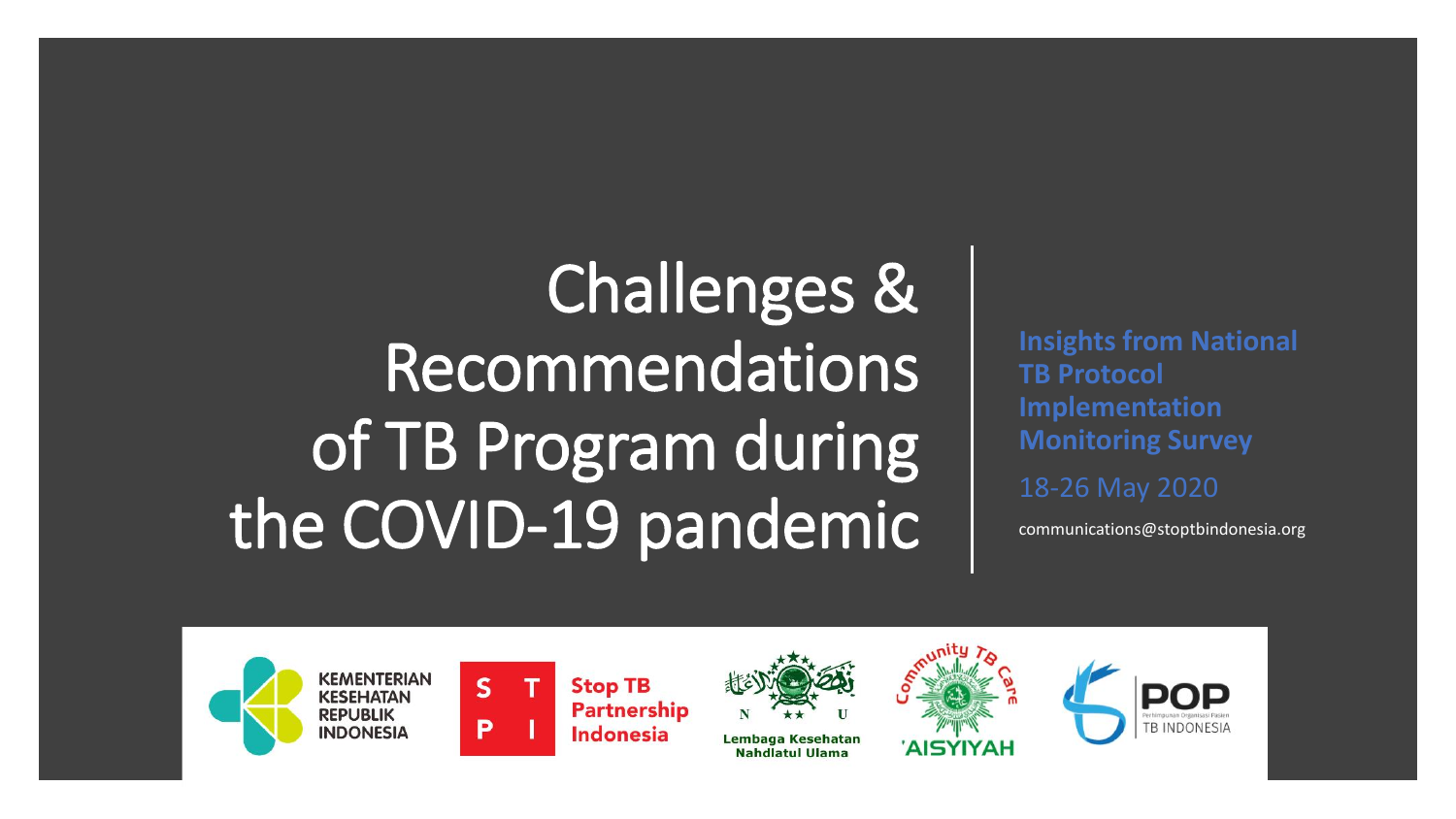## 4390 respondents from 30 province participated in the survey between 18-26 May 2020

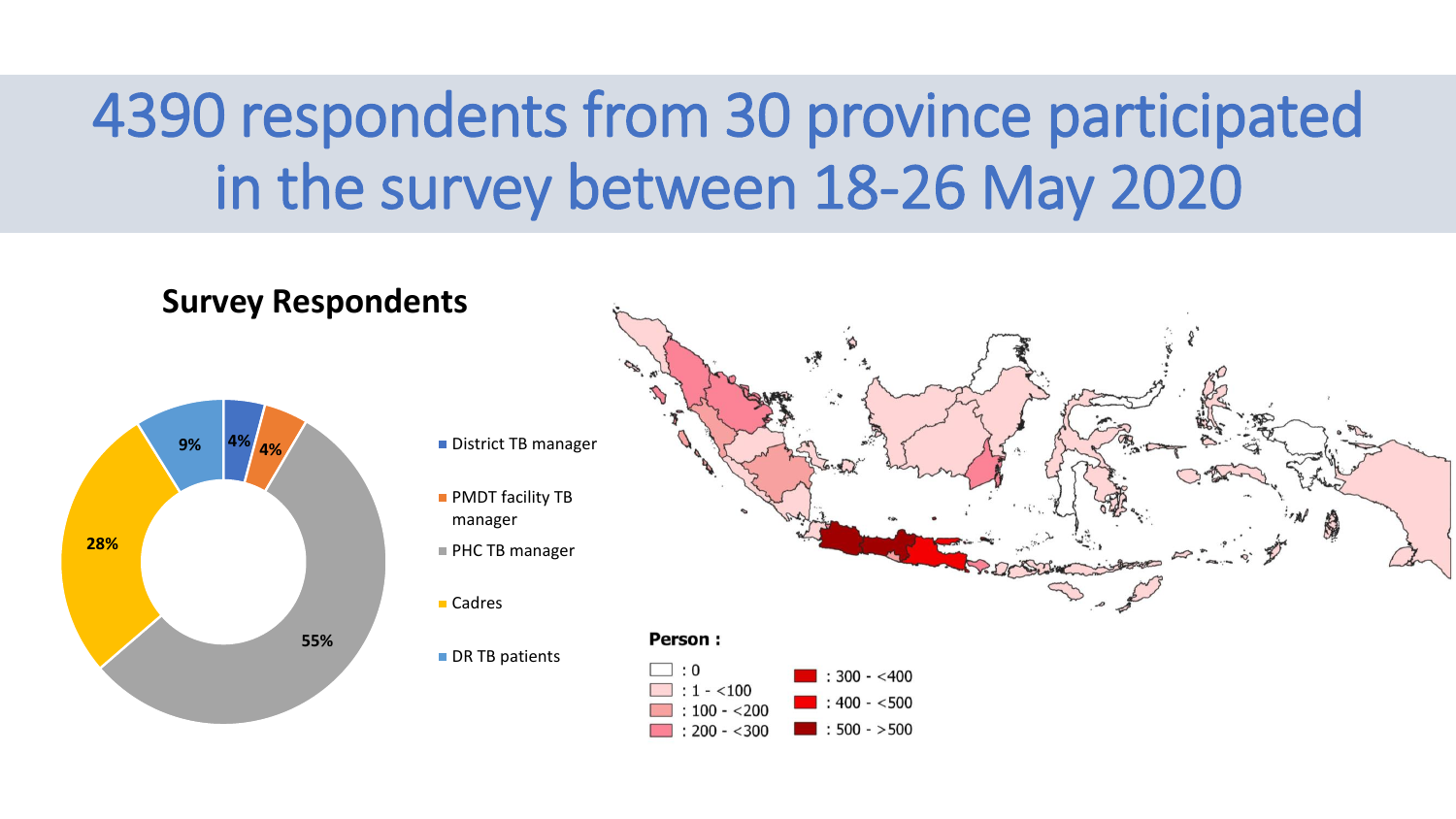Challenges of 179 District TB Program Managers

- 67.2% district TB managers from 30 province are involved in the COVID-19 district team
- 65.3% district TB managers said that their TB program funding is not adequate until December 2020
- 52.5% district TB managers no longer do supervision and mentoring to health facilities since April 2020
- 34.4% do not have enough DS TB medications until December 2020 (mostly for children)
- 47.2% do not have enough DR TB medications until June 2020
- 81.5% of reports about logistic challenges in TB drugs delivery to districts are barriers in coordination with the Provincial stakeholders
	- The capital city is a red zone for COVID-19
	- Travelling restrictions
	- Limited expedition services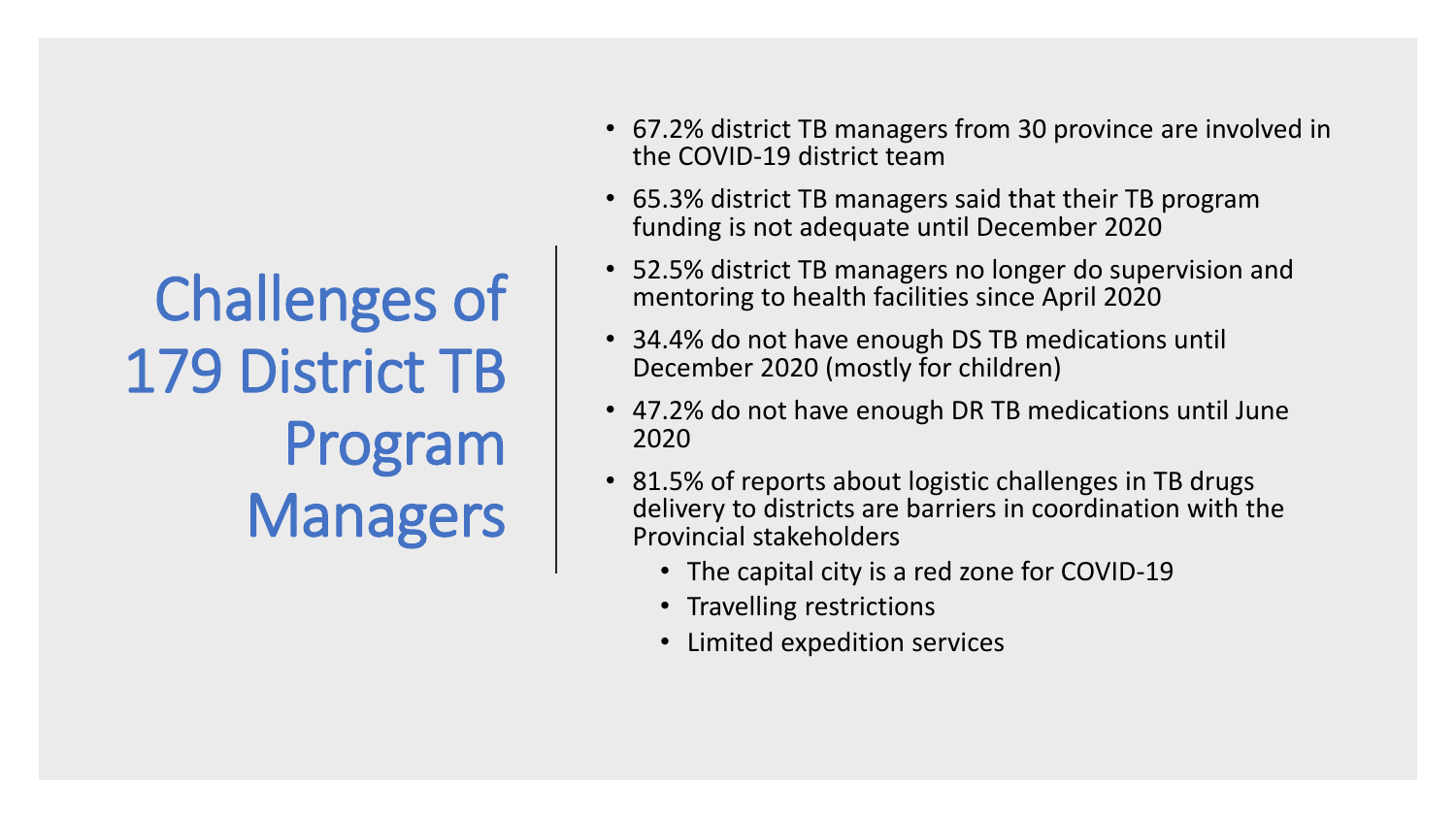- 50% of respondents reported their health facilities are functioning for COVID-19 services
- Among them, 22.4% do not have enough human resources in the TB program
- 69% of PMDT primary health centres and 41% of PMDT hospitals continue injection for DR-TB treatment at their current facility
- 62.6% PMDT facilities paused contact investigation activities
- 13% of PMDT facilities paused microscopy testing and the biggest reason is because their lab facility focus on COVID-19 services

Challenges of 193 TB program in PMDT facilities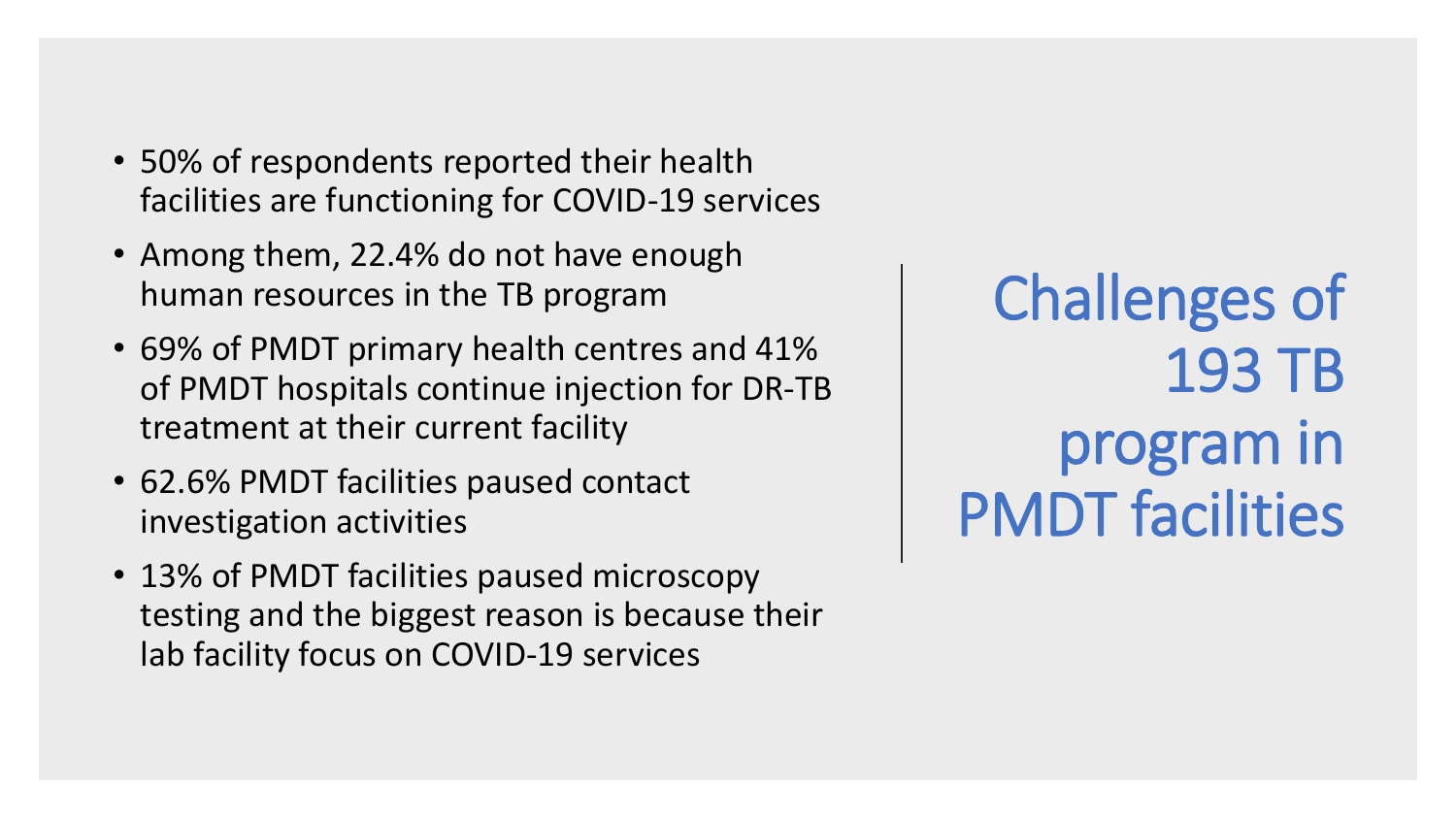Challenges of 1454 TB Program in Primary Health **Centers** 

- 91% of respondents reported that their facility serves patients who are suspected with COVID-19
- 37% have not done community engagement and mapping during the pandemic
- 63% PHC workers continue contact investigation, active case-finding, and tracing lost-to-follow-up patients
- 13% PHCs paused TB sputum examination (microscopy and molecular testing) and the biggest reason is fear of COVID-19 infection
- 10% reported not having enough DS TB drug stocks until end of June 2020 and the biggest reason is challenges in distribution to health facilities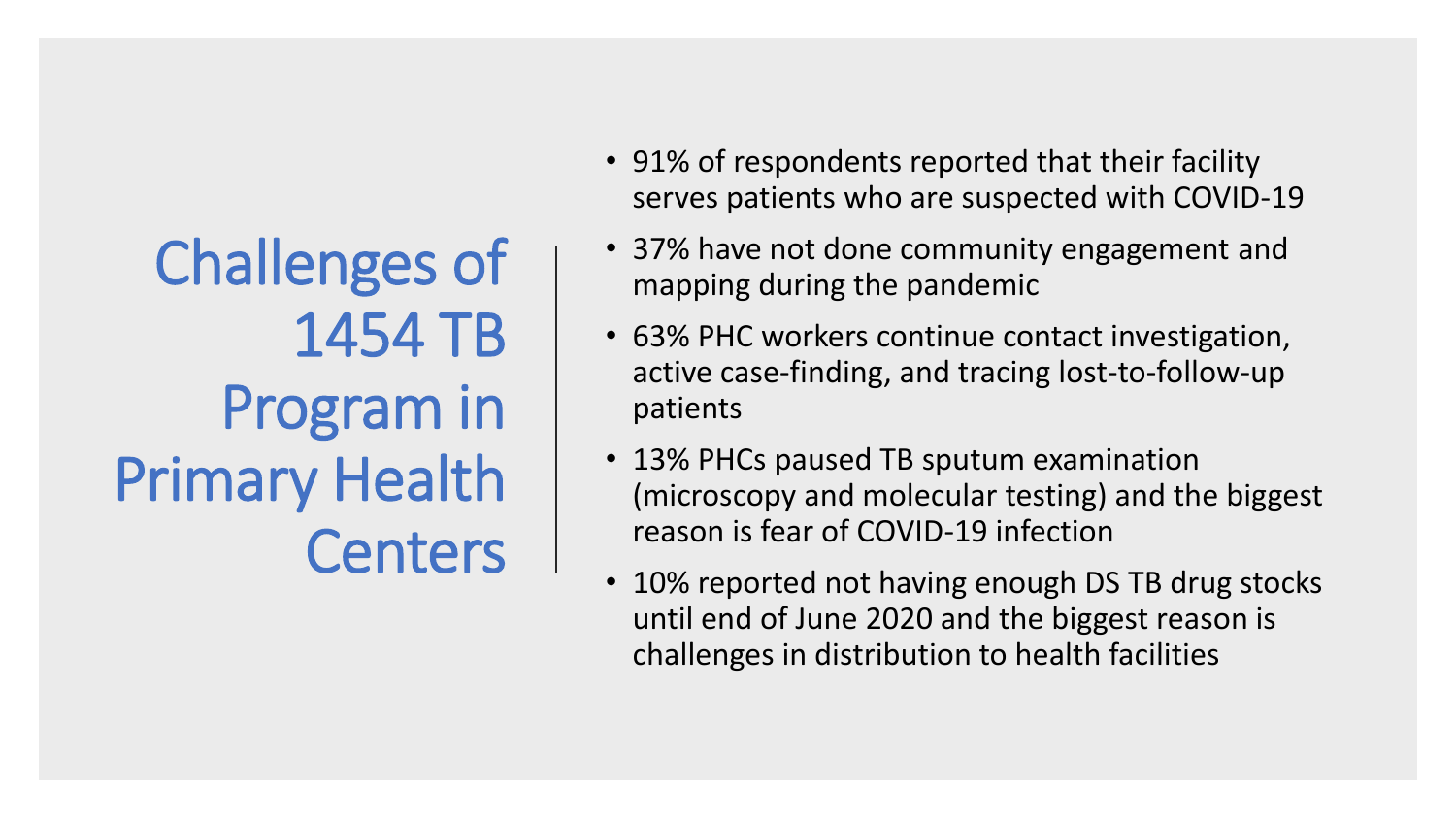- 71% lives in COVID-19 red zone and 74.7% reported PHCs in their sub-district also assists in COVID-19 program activities
- 2.3% of cadres do not wear masks when they meet TB patietns in-person
- 59.6% reported they are not aware of District TB Hotline
- 64.5% of community health workers (cadres) paused contact investigation activities
- 47.4% cadres paused TB socialization activities in their communities
- 17% do not utilize mobile phone to monitor patients' drug intake

**Challenges** reported by 1291 TB cadres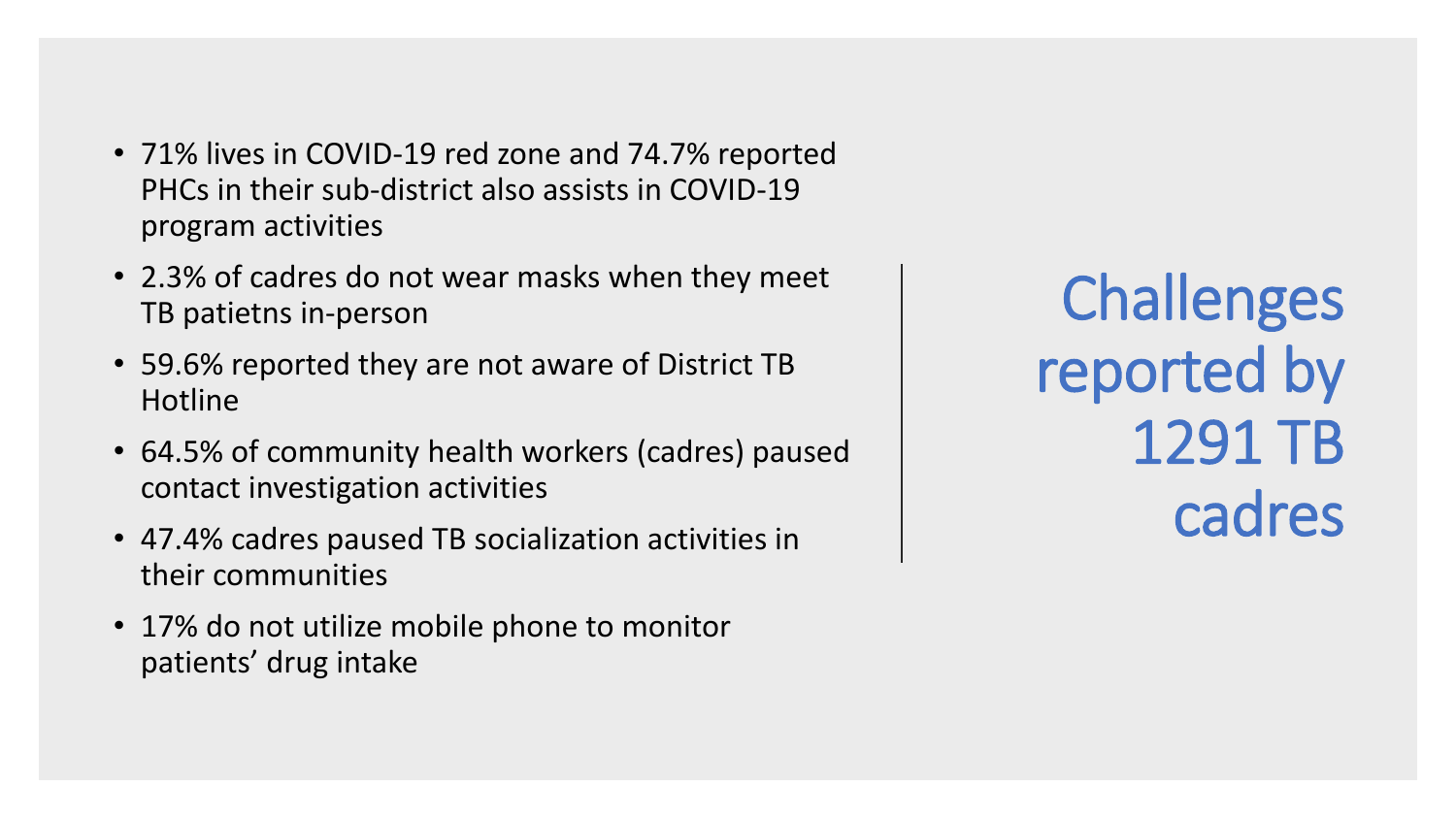**Challenges** reported by 370 DR TB patients

- 80% of respondents are 15-54 years old; 49.8% are unemployed and 15.5% are housewives
- 31% patients are not wearing face masks daily
- 57.2% reported they are not aware of District TB Hotline
- 11% do not have access to mobile phone to communicate with their patient supporters and responsible healthcare workers (informal street vendors/peddlers; farmer; driver; unemployed; housewives)
- 39% DR TB patients in COVID-19 red zone still commute to health facilities daily
- 20.9% patients do not share two contact numbers to healthcare workers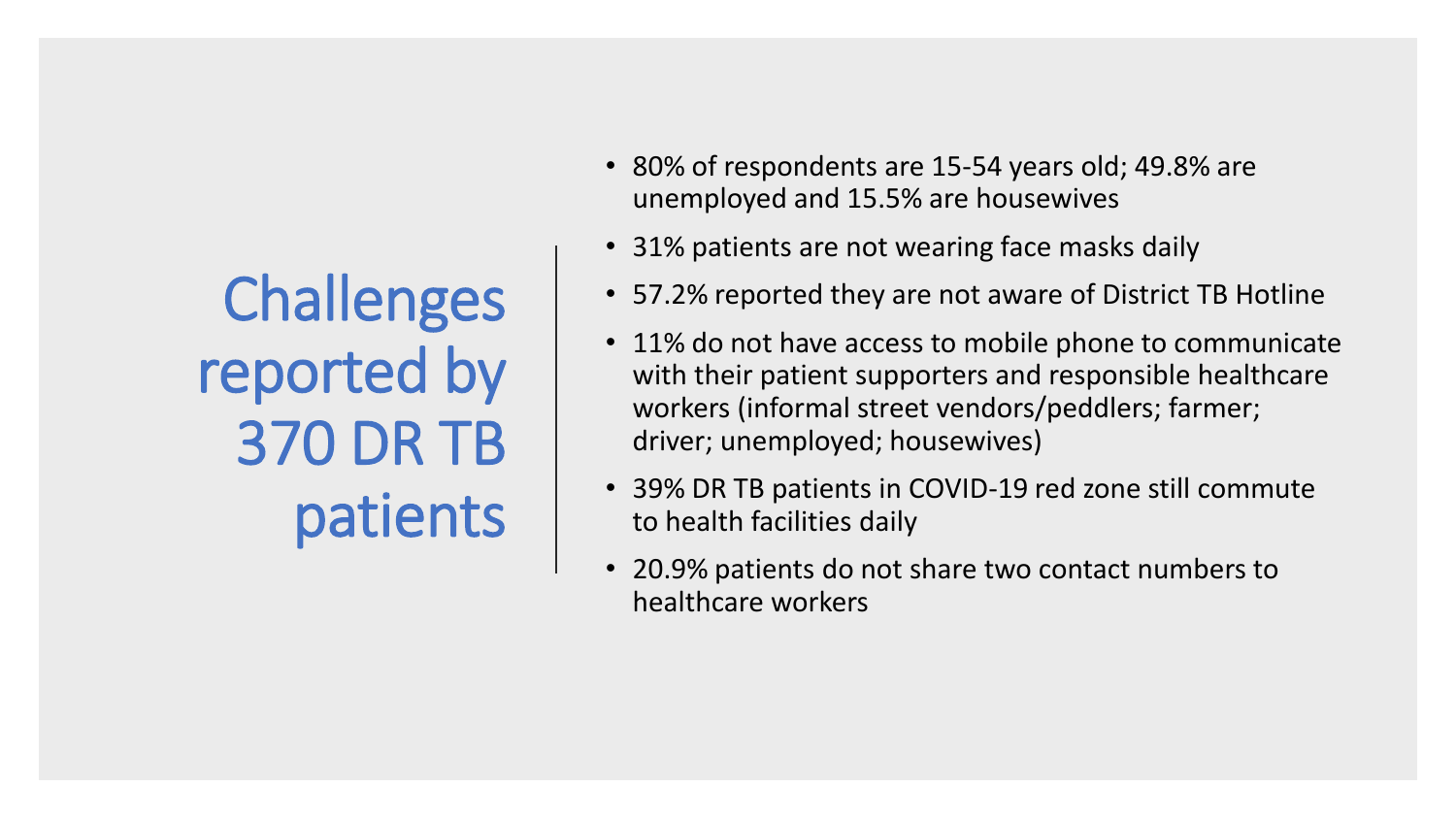## TB treatment services during pandemic

- PPEs that are mostly used by healthcare workers in TB program
	- PHCs: Face mask, handscoon, head cover, N95 mask
	- PMDT facilities: Face mask, handscoon, head cover, N95 mask
- DS TB: >70% of PHCs give TB medications for 14-30 days interval
- DR TB: >70% of PMDT facilities give TB medications for 14-28 days interval

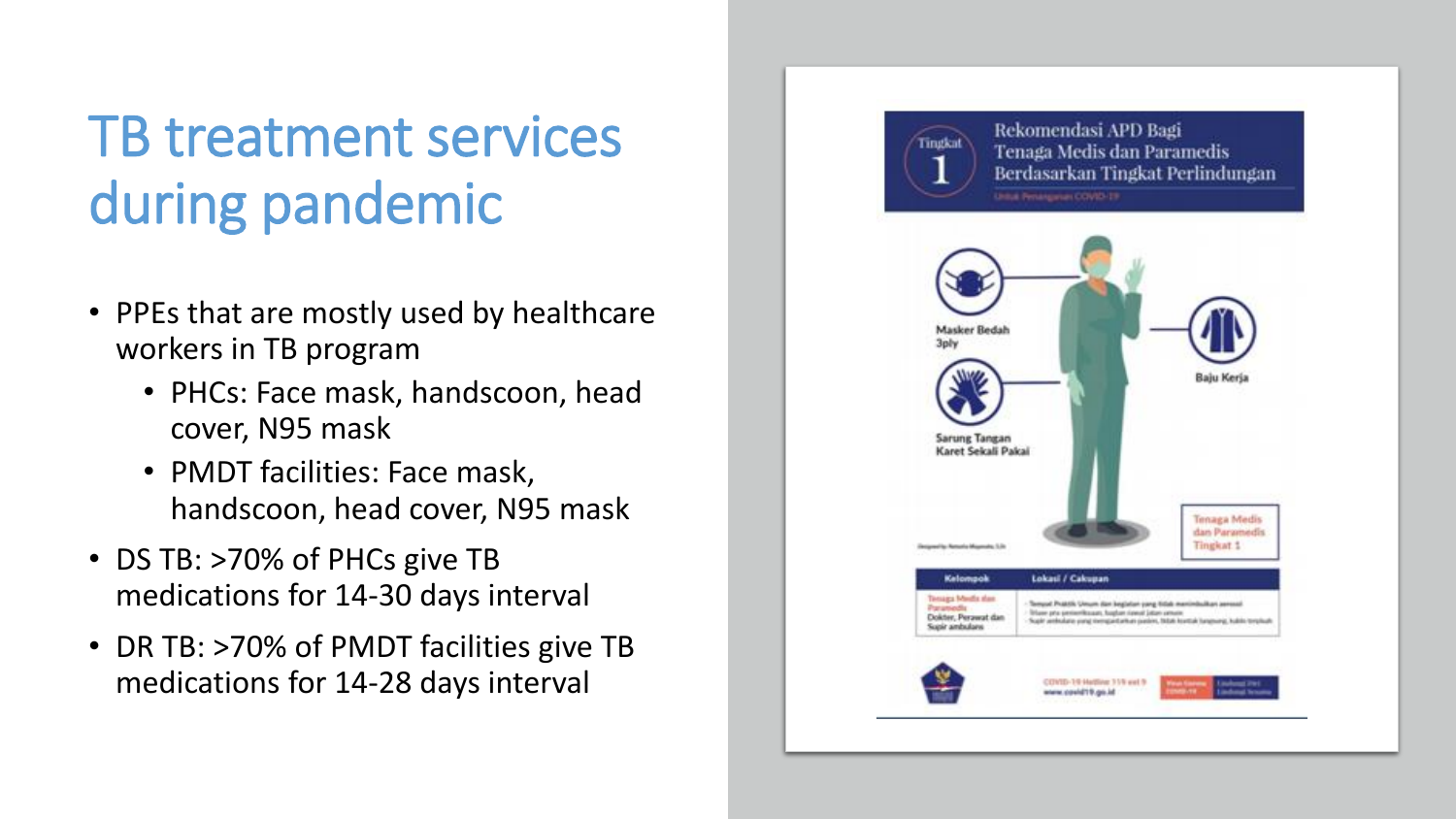- 70% of PHCs TB healthcare workers, 67% district TB program managers, and 48% PMDT TB healthcare workers reported that they use mobile phones (WhatsApp, call, text/chat) to monitor TB patients drug intake
- The biggest barriers are telecommunication network and patients do not have mobile phones. Healthcare workers contact cadres/patients' family (45% of PHC respondents; 38% of PMDT respondents) or continue to do home visits while practicing physical distancing (41% of PMDT respondents; 18% of PHC respondents)
- 55% of DR TB patient & 41% of TB cadres reported they found TB information through social media; 33% of district TB managers use social media to promote TB information

Utilization of mobile phones & social media